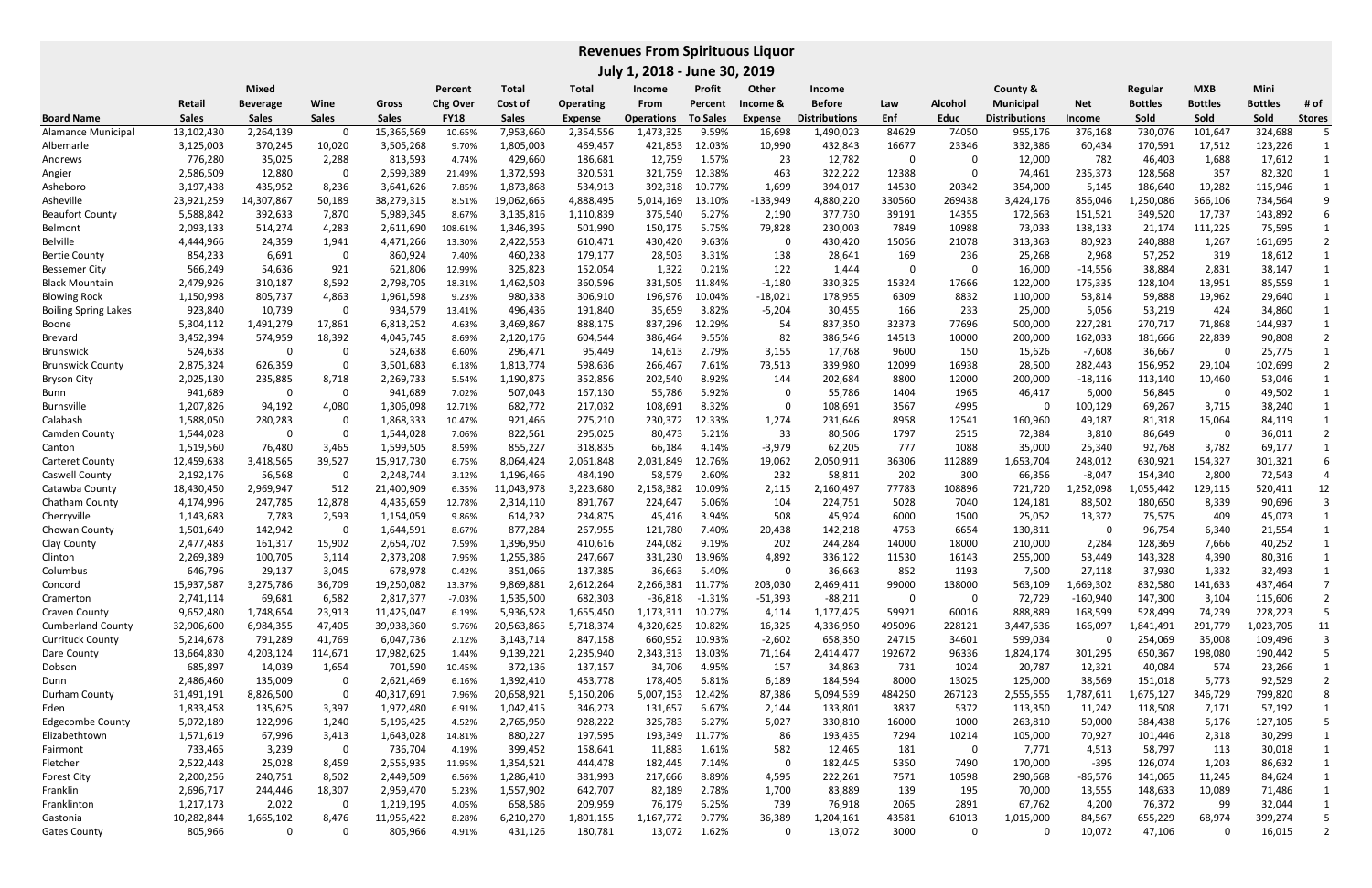**July 1, 2018 ‐ June 30, 2019**

|                           | Mixed        |                 |              |              | Percent     | <b>Total</b> | <b>Total</b>     | Income            | Profit          | Other     | <b>Income</b>        |         |             | County &             |            | Regular        | <b>MXB</b>     | Mini           |               |
|---------------------------|--------------|-----------------|--------------|--------------|-------------|--------------|------------------|-------------------|-----------------|-----------|----------------------|---------|-------------|----------------------|------------|----------------|----------------|----------------|---------------|
|                           | Retail       | <b>Beverage</b> | Wine         | Gross        | Chg Ove     | Cost of      | <b>Operating</b> | From              | Percent         | Income &  | <b>Before</b>        | Law     | Alcohol     | <b>Municipal</b>     | <b>Net</b> | <b>Bottles</b> | <b>Bottles</b> | <b>Bottles</b> | # of          |
| <b>Board Name</b>         | <b>Sales</b> | <b>Sales</b>    | <b>Sales</b> | <b>Sales</b> | <b>FY18</b> | <b>Sales</b> | Expense          | <b>Operations</b> | <b>To Sales</b> | Expense   | <b>Distributions</b> | Enf     | <b>Educ</b> | <b>Distributions</b> | Income     | Sold           | Sold           | Sold           | <b>Stores</b> |
| Gibsonville               | 1,131,361    | 41,395          | 1,456        | 1,174,212    | $-5.32%$    | 622,084      | 238,710          | 46,476            | 3.96%           | $-9,406$  | 37,070               | 1875    | 2610        | 10,000               | 22,585     | 69,129         | 2,019          | 45,416         |               |
| <b>Granite Falls</b>      | 1,262,578    | 29,080          | 2,840        | 1,294,498    | 10.53%      | 668,413      | 193,511          | 138,934           | 10.73%          | 350       | 139,284              | 10103   | 9093        | 122,545              | $-2,457$   | 76,486         | 1,955          | 43,429         |               |
| <b>Granville County</b>   | 4,481,983    | 226,358         | $\mathbf{0}$ | 4,708,341    | 8.90%       | 2,471,060    | 706,538          | 459,228           | 9.75%           | $-4,906$  | 454,322              | 15904   | 22265       | 135,499              | 280,654    | 276,043        | 10,095         | 119,168        |               |
| <b>Greene County</b>      | 893,975      | 2,816           | $\mathbf{0}$ | 896,791      | 12.36%      | 473,069      | 183,880          | 37,916            | 4.23%           | 1,059     | 38,975               | 630     | 882         | 36,463               | 1,000      | 58,894         | 97             | 27,362         |               |
| Greensboro                | 41,581,923   | 11,489,616      | $\mathbf{0}$ | 53,071,539   | 8.27%       | 27,173,370   | 7,069,743        | 6,323,488         | 11.92%          | 13,913    | 6,337,401            | 338837  | 241715      | 4,956,849            | 800,000    | 2,337,674      | 465,143        | L,011,218      | 15            |
| <b>Halifax County</b>     | 5,455,144    | 309,826         |              | 5,764,970    | 8.66%       | 3,038,484    | 1,042,221        | 368,981           | 6.40%           | 17,450    | 386,431              | 24000   | 15295       | 239,170              | 107,966    | 373,079        | 14,624         | 102,393        |               |
| Hamlet                    | 1,207,076    | 77,565          | $\mathbf{0}$ | 1,284,641    | 14.17%      | 683,911      | 214,544          | 92,534            | 7.20%           | 19        | 92,553               | 1000    | 3734        | 82,819               | 5,000      | 86,753         | 3,792          | 42,994         |               |
| Hendersonville            | 6,754,034    | 1,109,871       | 30,929       | 7,894,834    | 10.19%      | 4,066,820    | 1,323,021        | 674,190           | 8.54%           | 4,810     | 679,000              | 40000   | 54944       | 450,000              | 134,056    | 361,962        | 47,100         | 202,598        |               |
| Hertford                  | 1,137,204    | 10,520          | 0            | 1,147,724    | 3.60%       | 608,513      | 232,276          | 48,198            | 4.20%           | 834       | 49,032               | 1570    | 785         | 46,677               |            | 69,178         | 508            | 21,343         |               |
| <b>Hertford County</b>    | 2,405,350    | 53,960          | $\mathbf{0}$ | 2,459,310    | 3.61%       | 1,273,071    | 513,639          | 110,998           | 4.51%           | 1,145     | 112,143              | 500     | 700         | 54,987               | 55,956     | 159,176        | 2,553          | 46,543         |               |
| <b>High Country</b>       | 2,740,781    | 901,051         | 7,747        | 3,649,579    | 6.52%       | 1,864,055    | 498,151          | 425,524           | 11.66%          | 2,518     | 428,042              | 18801   | 22914       | 300,000              | 86,327     | 124,267        | 34,608         | 38,993         |               |
| <b>High Point</b>         | 17,930,572   | 2,215,844       | 54,116       | 20,200,532   | 8.05%       | 10,381,663   | 2,769,511        | 2,395,143         | 11.86%          | 9,398     | 2,404,541            | 101818  | 50000       | 2,186,608            | 66,115     | 988,684        | 97,684         | 482,532        |               |
| Highlands                 | 1,171,535    | 867,130         | 8,864        | 2,047,529    | 7.29%       | 1,021,494    | 357,667          | 171,014           | 8.35%           | 340       | 171,354              | 5870    | 8218        | 60,912               | 96,354     | 47,850         | 30,169         | 23,457         |               |
| <b>Hoke County</b>        | 2,765,802    | 107,863         | $\Omega$     | 2,873,665    | 26.60%      | 1,521,708    | 443,690          | 255,350           | 8.89%           | 16        | 255,366              | 10254   | 14356       | 73,077               | 157,679    | 165,379        | 5,005          | 80,370         |               |
| <b>Hyde County</b>        | 575,367      | 281,644         | $\Omega$     | 857,011      | 7.29%       | 427,427      | 162,447          | 59,693            | 6.97%           | 1,301     | 60,994               | 3623    | 2641        | 23,270               | 31,460     | 31,367         | 12,114         | 7,792          |               |
| <b>Indian Trail</b>       | 3,867,506    | 692,125         | $\Omega$     | 4,559,631    | 6.54%       | 2,374,916    | 658,132          | 463,792           | 10.17%          | 127       | 463,919              | 30000   | 28000       | 345,000              | 60,919     | 199,923        | 29,386         | 115,461        |               |
| Jackson County            | 4,003,022    | 1,039,894       | 22,223       | 5,065,139    | 4.85%       | 2,608,778    | 634,110          | 637,695           | 12.59%          | 1,480     | 639,175              | 30135   | 21525       | 400,000              | 187,515    | 193,630        | 41,868         | 115,968        |               |
| Johnston County           | 16,509,733   | 1,668,586       | 15,375       | 18,193,694   | 12.97%      | 9,527,446    | 2,591,043        | 1,890,103         | 10.39%          | 16,987    | 1,907,090            | 69438   | 97213       | 1,550,000            | 190,439    | 923,697        | 73,660         | 468,404        |               |
| Jones County              | 1,151,390    | 0               | 0            | 1,151,390    | 4.56%       | 618,660      | 255,816          | 17,763            | 1.54%           | 0         | 17,763               | 500     | 0           | 0                    | 17,263     | 70,650         | - 0            | 39,135         |               |
| Kenansville               | 563,744      | 6,271           | $\mathbf{0}$ | 570,015      | 2.92%       | 304,781      | 104,154          | 32,129            | 5.64%           | 896       | 33,025               | 807     | 1130        | 31,089               | $-1$       | 38,041         | 266            | 16,225         |               |
| Kings Mountain            | 1,840,183    | 129,656         | 2,455        | 1,972,294    | 9.07%       | 1,043,903    | 290,814          | 187,002           | 9.48%           | 862       | 187,864              | 19511   | 19511       | 56,906               | 91,936     | 119,752        | 4,456          | 74,250         |               |
| Lake Lure                 | 741,225      | 230,670         | 3,638        | 975,533      | 6.09%       | 497,517      | 196,454          | 50,386            | 5.16%           | 1,148     | 51,534               | 1241    | 1738        | 37,206               | 11,349     | 34,477         | 10,275         | 22,273         |               |
| Lake Waccamaw             | 504,288      | 0               | 0            | 504,288      | 17.02%      | 245,524      | 78,546           | 66,762            | 13.24%          | -5        | 66,767               | 2000    | 1800        | 35,303               | 27,664     | 29,814         | - 0            | 26,514         |               |
| Laurel Park               | 1,286,735    | 125,603         | $\Omega$     | 1,412,338    | 8.19%       | 739,949      | 257,438          | 90,843            | 6.43%           | 1,092     | 91,935               | 5197    | 3638        | 74,631               | 8,469      | 66,272         | 5,032          | 38,109         |               |
| Lenoir City               | 3,405,061    | 219,976         | 10,830       | 3,635,867    | 4.00%       | 1,893,836    | 537,955          | 375,435           | 10.33%          | 978       | 376,413              | 13668   | 19049       | 314,441              | 29,255     | 214,312        | 9,470          | 119,521        |               |
| Lenoir County             | 4,414,074    | 435,857         | 0            | 4,849,931    | 6.96%       | 2,531,933    | 725,741          | 478,656           | 9.87%           | 46,931    | 525,587              | 33169   | 33323       | 409,095              | 50,000     | 290,721        | 16,758         | 100,482        |               |
| Lexington                 | 4,629,310    | 433,673         | 0            | 5,062,983    | 6.89%       | 2,671,333    | 547,187          | 685,401           | 13.54%          | $-182$    | 685,219              | 27023   | 37832       | 493,000              | 127,364    | 285,637        | 18,542         | 121,977        |               |
| Liberty                   | 899,441      | 9,336           | 0            | 908,777      | 6.09%       | 483,652      | 181,535          | 38,614            | 4.25%           | 91        | 38,705               | 5000    | 846         | 26,616               | 6,243      | 55,418         | 481            | 37,679         |               |
| Lillington                | 1,813,659    | 288,554         | $\Omega$     | 2,102,213    | 10.97%      | 1,087,114    | 309,777          | 213,074           | 10.14%          | $-733$    | 212,341              | 7664    | 10729       | 0                    | 193,948    | 101,498        | 16,570         | 45,911         |               |
| Lincoln County            | 3,893,071    | 533,274         | 11,477       | 4,437,822    | 13.08%      | 2,300,967    | 531,418          | 582,715           | 13.13%          | 3,921     | 586,636              | 22802   | 31922       | 204,000              | 327,912    | 192,105        | 22,586         | 98,078         |               |
| Lincolnton                | 2,939,297    | 197,363         | 0            | 3,136,660    | 7.48%       | 1,635,726    | 589,694          | 187,260           | 5.97%           | $-1,109$  | 186,151              | 40000   | 0           | 146,151              |            | 182,985        | 9,161          | 127,070        |               |
| Locust                    | 1,943,694    | 84,975          |              | 2,028,669    | 9.66%       | 1,063,588    | 387,508          | 116,092           | 5.72%           | 0         | 116,092              | 2890    | 4046        | 32,377               | 76,779     | 104,214        | 4,267          | 83,321         |               |
| Louisburg                 | 1,698,926    | 64,936          |              | 1,763,862    | 7.19%       | 933,206      | 297,748          | 132,253           | 7.50%           | 445       | 132,698              | 12185   | 5687        | 104,826              | 10,000     | 114,526        | 2,379          | 41,439         |               |
| Lumberton                 | 3,939,985    | 405,573         | 232          | 4,345,790    | 11.17%      | 2,377,767    | 706,619          | 262,936           | 6.05%           | 43,969    | 306,905              | 9130    | 12780       | 125,006              | 159,989    | 241,476        | 16,831         | 146,023        |               |
| Madison                   | 1,451,446    | 89,354          | 0            | 1,540,800    | 11.38%      | 816,601      | 269,979          | 101,926           | 6.62%           | $-1,566$  | 100,360              | 2795    | 3913        | 44,458               | 49,194     | 89,542         | 4,190          | 36,312         |               |
| Maggie Valley             | 2,501,334    | 226,031         | 8,978        | 2,736,343    | 8.48%       | 1,438,470    | 460,631          | 211,418           | 7.73%           | $-11,877$ | 199,541              | 6075    | 8505        | 0                    | 184,961    | 124,211        | 19,860         | 105,772        |               |
| Marion                    | 2,666,813    | 284,520         | 6,547        | 2,957,880    | 9.46%       | 1,568,864    | 463,823          | 246,529           | 8.33%           | $-14,306$ | 232,223              | 7404    | 10366       | 186,554              | 27,899     | 158,539        | 12,634         | 63,695         |               |
| Marshville *              | 456,646      | 2,081           | 0            | 458,727      |             | 248,250      | 164,137          | $-57,191$         | -12.47%         | $-7,771$  | $-64,962$            | 0       | $\mathbf 0$ | 0                    | -64,962    | 32,328         | 149            | 22,699         |               |
| <b>Martin County</b>      | 2,235,241    | 68,010          | $\Omega$     | 2,303,251    | 6.91%       | 1,204,665    | 389,324          | 187,459           | 8.14%           | 0         | 187,459              | 6001    | 5900        | 108,000              | 67,558     | 152,544        | 3,187          | 50,224         |               |
| Maxton                    | 912,329      | 0               | 0            | 912,329      | 12.19%      | 478,018      | 211,592          | 17,057            | 1.87%           | 23        | 17,080               | 0       | 0           | 10,000               | 7,080      | 68,743         | -0             | 32,826         |               |
| <b>Mecklenburg County</b> | 115,121,724  | 63,185,208      | 197,983      | 178,504,915  | 9.08%       | 89,414,236   | 18,595,129       | 27,377,659        | 15.34%          | 556,669   | 27,934,328           | 2588961 | 4903700     | 13,291,176           | 7,150,491  | 5,623,785      | 2,394,471      | 2,727,911      | 27            |
| Mocksville Cooleemee      | 1,637,728    | 166,995         | 3,284        | 1,808,007    | 50.91%      | 983,125      | 407,923          | 729               | 0.04%           | $-13,056$ | $-12,327$            | 2000    | 1500        | 11,996               | $-27,823$  | 88,062         | 7,856          | 46,550         |               |
| Monroe                    | 4,338,225    | 728,115         | 0            | 5,066,340    | 7.07%       | 2,630,427    | 733,423          | 524,166           | 10.35%          | 5,887     | 530,053              | 74301   | 27121       | 428,531              | 100        | 238,841        | 33,345         | 119,746        |               |
| Montgomery                | 1,682,235    | 140,945         | 0            | 1,823,180    | 9.01%       | 953,500      | 388,975          | 62,642            | 3.44%           | 391       | 63,033               | 1000    | 900         | 53,051               | 8,082      | 111,446        | 6,364          | 68,517         |               |
| Moore County              | 9,826,844    | 3,134,860       | 11,089       | 12,972,793   | 8.79%       | 6,642,141    | 1,163,910        | 2,097,278         | 16.17%          | 28,513    | 2,125,791            | 146452  | 175000      | 1,236,865            | 567,474    | 474,242        | 125,513        | 268,068        |               |
| Mooresville               | 9,993,726    | 2,477,080       | 33,258       | 12,504,064   | 8.97%       | 6,479,314    | 1,215,753        | 1,878,364         | 15.02%          | 10,823    | 1,889,187            | 77768   | 108875      | 1,800,000            | -97,456    | 473,298        | 101,656        | 250,563        |               |
| Morganton                 | 3,242,691    | 428,015         | 7,047        | 3,677,753    | 6.69%       | 1,922,458    | 455,440          | 450,268           | 12.24%          | 1,965     | 452,233              | 23495   | 35769       | 388,144              | 4,825      | 188,428        | 17,381         | 88,776         |               |
| <b>Mount Airy</b>         | 2,293,626    | 297,679         | 6,522        | 2,597,827    | 9.97%       | 1,337,314    | 443,032          | 217,519           | 8.37%           | 773       | 218,292              | 10928   | 10036       | 190,677              | 6,651      | 135,358        | 12,474         | 60,729         |               |
| Mount Holly               | 2,092,551    | 127,501         | 3,112        | 2,223,164    | 0.30%       | 1,175,722    | 310,038          | 230,173           | 10.35%          | 3,176     | 233,349              | 8441    | 11817       | 226,670              | $-13,579$  | 128,911        | 5,845          | 101,862        |               |
| Mount Pleasant            | 845,796      | 69,405          | 0            | 915,201      | 6.13%       | 483,613      | 194,466          | 28,231            | 3.08%           | 597       | 28,828               | 375     | 175         | 26,350               | 1,928      | 49,666         | 2,541          | 31,713         |               |
| Murphy                    | 3,269,123    | 151,810         | 14,551       | 3,435,484    | 8.71%       | 1,817,798    | 554,451          | 284,403           | 8.28%           | 185,600   | 470,003              | 19000   | 26100       | 370,000              | 54,903     | 176,817        | 7,826          | 59,959         |               |
| Nash County               | 10,805,521   | 1,066,405       | 0            | 11,871,926   | 7.73%       | 6,132,103    | 1,773,483        | 1,238,441         | 10.43%          | 16,494    | 1,254,935            | 125722  | 63892       | 671,152              | 394,169    | 801,830        | 43,602         | 255,646        |               |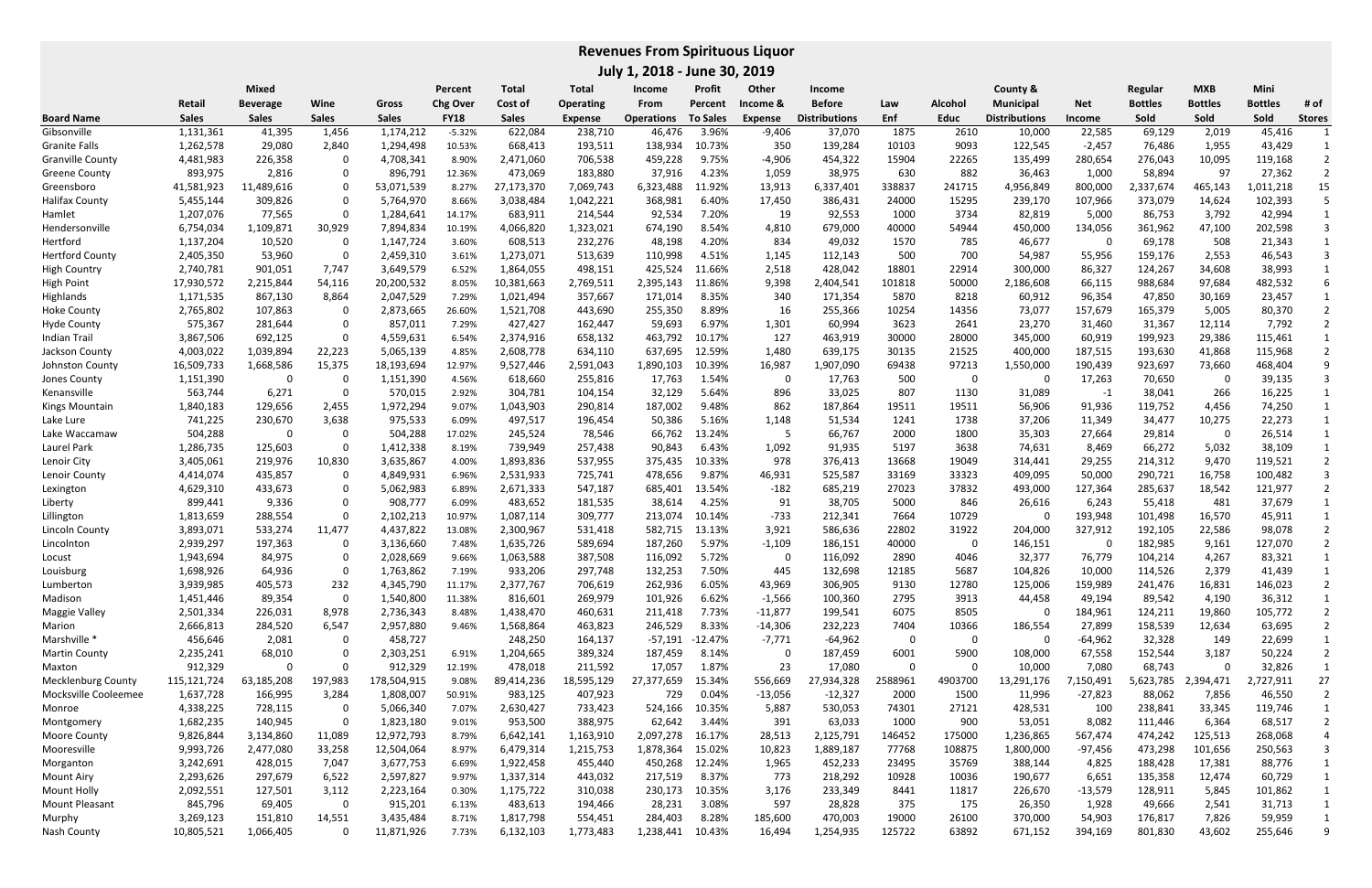**July 1, 2018 ‐ June 30, 2019**

|                          | Mixed        |                 |              | Percent      | Total       | Total        | Income           | <b>Profit</b>     | Other           | <b>Income</b> |                      |         | County &       |                      | Regular       | <b>MXB</b>     | Mini           |                |               |
|--------------------------|--------------|-----------------|--------------|--------------|-------------|--------------|------------------|-------------------|-----------------|---------------|----------------------|---------|----------------|----------------------|---------------|----------------|----------------|----------------|---------------|
|                          | Retail       | <b>Beverage</b> | Wine         | Gross        | Chg Over    | Cost of      | <b>Operating</b> | From              | Percent         | Income &      | <b>Before</b>        | Law     | <b>Alcohol</b> | <b>Municipal</b>     | <b>Net</b>    | <b>Bottles</b> | <b>Bottles</b> | <b>Bottles</b> | # of          |
| <b>Board Name</b>        | <b>Sales</b> | <b>Sales</b>    | <b>Sales</b> | <b>Sales</b> | <b>FY18</b> | <b>Sales</b> | <b>Expense</b>   | <b>Operations</b> | <b>To Sales</b> | Expense       | <b>Distributions</b> | Enf     | <b>Educ</b>    | <b>Distributions</b> | <b>Income</b> | Sold           | Sold           | Sold           | <b>Stores</b> |
| New Hanover County       | 33,453,634   | 14,514,924      | 59,186       | 48,027,744   | 4.73%       | 23,770,842   | 6,226,146        | 6,450,157         | 13.43%          | 156,029       | 6,606,186            | 551804  | 0              | 2,850,001            | 3,204,381     | 1,645,367      | 633,121        | 871,687        |               |
| Newton Grove             | 595,118      | 11,200          | 379          | 606,697      | 13.92%      | 311,079      | 111,041          | 47,572            | 7.84%           | 179           | 47,751               | 1466    | 2053           | 12,775               | 31,457        | 57,572         | 546            | 546            |               |
| North Wilkesboro         | 1,354,241    | 74,511          | 3,584        | 1,432,336    | 4.77%       | 764,371      | 347,135          | $-4,954$          | $-0.35%$        | 0             | $-4,954$             | 0       |                | 0                    | $-4,954$      | 84,996         | 3,183          | 79,995         |               |
| Northampton County       | 1,102,698    |                 | 0            | 1,102,698    | 2.94%       | 588,527      | 238,842          | 27,421            | 2.49%           | 0             | 27,421               | 0       | $\Omega$       | 0                    | 27,421        | 83,592         | - 0            | 38,966         |               |
| Norwood                  | 600,990      | 12,575          |              | 613,565      | 4.14%       | 325,237      | 125,408          | 24,580            | 4.01%           | $-3,311$      | 21,269               | 1063    | 244            | 0                    | 19,962        | 35,917         | 575            | 15,619         |               |
| Oak Island               | 2,650,462    | 616,780         |              | 3,267,242    | 1.58%       | 1,682,043    | 472,809          | 344,054           | 10.53%          | 2,867         | 346,921              | 12824   | 17953          | 284,532              | 31,612        | 132,962        | 28,018         | 53,816         |               |
| Ocean Isle Beach         | 2,175,819    | 398,584         | $\Omega$     | 2,574,403    | 11.53%      | 1,312,442    | 372,507          | 269,472           | 10.47%          | 8,831         | 278,303              | 10374   | 14523          | 214,299              | 39,107        | 89,438         | 19,040         | 40,211         |               |
| <b>Onslow County</b>     | 15,895,887   | 4,078,058       | 46,024       | 20,019,969   | 10.83%      | 10,209,856   | 3,096,979        | 2,001,114         | 10.00%          | 13,594        | 2,014,708            | 73007   | 102210         | 1,171,333            | 668,158       | 841,486        | 167,517        | 434,527        |               |
| <b>Orange County</b>     | 17,111,436   | 4,226,045       | 26,978       | 21,364,459   | 5.85%       | 10,918,373   | 3,963,076        | 1,457,269         | 6.82%           | 1,647         | 1,458,916            | 160000  | 244000         | 535,000              | 519,916       | 826,280        | 188,560        | 512,020        |               |
| Pamlico County           | 1,455,276    | 85,238          | 0            | 1,540,514    | 11.22%      | 839,869      | 272,317          | 69,722            | 4.53%           | 3,088         | 72,810               | 2672    | 3741           | 80,922               | $-14,525$     | 80,171         | 5,905          | 36,929         |               |
| Pasquotank County        | 3,178,861    | 564,394         | 8,265        | 3,751,520    | 5.14%       | 1,937,732    | 414,750          | 522,522           | 13.93%          | 307           | 522,829              | 20853   | 29194          | 472,782              |               | 197,891        | 26,404         | 42,814         |               |
| Pembroke                 | 1,258,772    | 84,914          | $\mathbf{0}$ | 1,343,686    | 6.75%       | 716,759      | 239,365          | 78,396            | 5.83%           | $-6,190$      | 72,206               | 2724    | 0              | 40,500               | 28,982        | 88,828         | 4,540          | 37,441         |               |
| <b>Pender County</b>     | 6,833,607    | 730,701         | $\mathbf{0}$ | 7,564,308    | 9.75%       | 3,935,802    | 1,190,229        | 696,547           | 9.21%           | 324           | 696,871              | 24120   | 24120          | 615,443              | 33,188        | 366,965        | 31,057         | 222,359        |               |
| Person County            | 3,409,749    | 232,875         | $\Omega$     | 3,642,624    | 9.63%       | 1,911,137    | 436,622          | 461,119           | 12.66%          | 3,506         | 464,625              | 28000   | 25185          | 205,720              | 205,720       | 211,024        | 11,861         | 73,404         |               |
| Pilot Mountain           | 1,243,134    | 16,180          | $\Omega$     | 1,259,314    | 18.71%      | 659,623      | 210,142          | 106,772           | 8.48%           | 0             | 106,772              | 3514    | 4920           | 35,000               | 63,338        | 32,631         | 757            | 72,493         |               |
| <b>Pitt County</b>       | 16,978,077   | 3,601,965       | $\Omega$     | 20,580,042   | 5.84%       | 10,490,885   | 2,749,735        | 2,495,678         | 12.13%          | 13,308        | 2,508,986            | 430495  | 193020         | 1,400,000            | 485,471       | ,005,477       | 171,691        | 469,065        |               |
| Pittsboro                | 1,534,490    | 172,174         |              | 1,706,664    | 12.04%      | 891,287      | 211,249          | 211,427           | 12.39%          | 255           | 211,682              | 8157    | 11420          | 130,477              | 61,628        | 82,005         | 6,543          | 36,397         |               |
| Ramseur                  | 652,021      |                 | $\Omega$     | 652,021      | 18.02%      | 348,492      | 141,086          | 16,818            | 2.58%           | -0            | 16,818               | 122     | 172            | 0                    | 16,524        | 42,846         | - 0            | 29,887         |               |
| Randleman                | 1,728,713    | 101,115         | 4,364        | 1,834,192    | 8.60%       | 954,706      | 280,688          | 180,823           | 9.86%           | 597           | 181,420              | 6427    | 8998           | 152,000              | 13,995        | 103,733        | 4,280          | 66,780         |               |
| <b>Red Springs</b>       | 842,746      | 580             | 0            | 843,326      | 16.20%      | 456,527      | 143,190          | 53,147            | 6.30%           | 0             | 53,147               | 1200    | 0              | 22,532               | 29,415        | 62,962         | - 0            | 26,632         |               |
| Reidsville               | 2,572,597    | 168,393         | $\Omega$     | 2,740,990    | 9.32%       | 1,445,026    | 476,119          | 193,682           | 7.07%           | $-7,456$      | 186,226              | 25000   | 7486           | 128,921              | 24,819        | 163,329        | 8,256          | 73,406         |               |
| Rockingham               | 2,576,974    | 145,420         | 0            | 2,722,394    | 13.74%      | 1,469,808    | 420,252          | 211,114           | 7.75%           | 0             | 211,114              | 6436    | 9010           | 185,668              | 10,000        | 180,447        | 7,142          | 72,761         |               |
| Roseboro                 | 922,931      | 10,826          | $\Omega$     | 933,757      | $-2.79%$    | 497,132      | 158,555          | 66,325            | 7.10%           | 0             | 66,325               | 1360    | 4153           | 12,410               | 48,402        | 69,912         | 440            | 29,398         |               |
| Rowan/Kannapolis         | 12,904,521   | 1,269,133       | 22,748       | 14,196,402   | 5.98%       | 7,480,522    | 2,649,667        | 805,210           | 5.67%           | 323,275       | 1,128,485            | 36281   | 50749          | 405,000              | 636,455       | 738,760        | 57,496         | 360,067        |               |
| Rowland                  | 257,670      | 0               | 0            | 257,670      | 5.28%       | 137,672      | 56,995           | 5,204             | 2.02%           | $-11$         | 5,193                | 0       | 0              | 0                    | 5,193         | 22,701         | 0              | 9,641          |               |
| Rutherfordton            | 1,378,119    | 121,039         | 5,202        | 1,504,360    | 6.96%       | 764,271      | 293,607          | 100,984           | 6.71%           | 1,585         | 102,569              | 22570   | 4133           | 44,667               | 31,199        | 81,196         | 5,267          | 60,031         |               |
| Saint Pauls              | 1,400,577    | 0               | 0            | 1,400,577    | 8.32%       | 766,103      | 220,568          | 99,028            | 7.07%           | 22            | 99,050               | 1681    | $\Omega$       | 42,803               | 54,566        | 94,368         | $\Omega$       | 24,220         |               |
| Sanford                  | 6,017,472    | 602,146         | 0            | 6,619,618    | 9.07%       | 3,473,060    | 1,045,528        | 580,596           | 8.77%           | 2,846         | 583,442              | 90000   | 54785          | 340,000              | 98,657        | 352,976        | 27,464         | 142,229        |               |
| <b>Scotland County</b>   | 2,201,874    | 34,069          | 0            | 2,235,943    | 4.36%       | 1,197,611    | 412,055          | 121,165           | 5.42%           | 39            | 121,204              | 2680    | 3751           | 100,225              | 14,548        | 145,673        | 1,671          | 38,255         |               |
| Shallotte                | 1,882,776    | 267,249         | $\mathbf{0}$ | 2,150,025    | 9.71%       | 1,110,282    | 410,933          | 129,369           | 6.02%           | 1,764         | 131,133              | 3515    | 4921           | 61,230               | 61,467        | 101,653        | 12,777         | 79,311         |               |
| Shelby                   | 4,560,168    | 538,977         | 6,333        | 5,105,478    | 10.27%      | 2,675,962    | 841,897          | 412,246           | 8.07%           | 495           | 412,741              | 26680   | 18676          | 367,216              | 169           | 265,959        | 21,947         | 197,595        |               |
| Siler City               | 1,525,276    | 32,427          | 996          | 1,558,699    | 11.12%      | 825,500      | 249,188          | 132,290           | 8.49%           | -395          | 131,895              | 4968    | 6955           | 50,419               | 69,553        | 89,863         | 1,346          | 60,209         |               |
| Southport                | 2,867,088    | 821,172         | 1,036        | 3,689,296    | 12.39%      | 1,888,023    | 486,038          | 442,555           | 12.00%          | 493           | 443,048              | 17098   | 23937          | 402,013              |               | 135,490        | 35,328         | 49,359         |               |
| Sparta                   | 768,523      | 103,771         | 1,760        | 874,054      | 2.64%       | 453,964      | 145,261          | 73,729            | 8.44%           | $-467$        | 73,262               | 4695    | 3406           | 42,252               | 22,909        | 40,023         | 3,041          | 27,901         |               |
| Spruce Pine              | 1,292,715    | 91,424          | 5,815        | 1,389,954    | 5.53%       | 732,865      | 253,803          | 87,710            | 6.31%           | 51            | 87,761               | 2991    | 6245           | 57,700               | 20,825        | 73,000         | 4,321          | 38,541         |               |
| Statesville              | 5,932,722    | 680,448         | 9,747        | 6,622,917    | 6.65%       | 3,439,457    | 1,053,623        | 603,870           | 9.12%           | 6,587         | 610,457              | 21065   | 52500          | 477,585              | 59,307        | 352,635        | 31,169         | 177,661        |               |
| Sunset Beach             | 1,639,665    | 144,901         | 0            | 1,784,566    | 4.81%       | 930,095      | 306,690          | 138,017           | 7.73%           | $-6,926$      | 131,091              | 4033    | 5646           | 50,840               | 70,572        | 83,137         | 6,433          | 47,548         |               |
| <b>Tabor City</b>        | 947,444      |                 | $\mathbf{0}$ | 947,444      | 16.23%      | 516,472      | 126,081          | 91,596            | 9.67%           | 248           | 91,844               | 8487    | 4447           | 28,306               | 50,604        | 68,299         | -0             | 45,904         |               |
| Thomasville              | 3,193,112    | 229,542         | $\Omega$     | 3,422,654    | 8.51%       | 1,788,888    | 478,598          | 372,248           | 10.88%          | 250           | 372,498              | 13701   | 19182          | 98,472               | 241,143       | 192,152        | 10,232         | 89,033         |               |
| <b>Triad Municipal</b>   | 41,710,430   | 8,620,488       | 79,983       | 50,410,901   | 6.37%       | 26,087,462   | 6,316,579        | 6,239,306         | 12.38%          | $-5,368$      | 6,233,938            | 509566  | 0              | 5,053,430            | 670,942       | 2,266,930      | 359,114        | 894,281        | 14            |
| Troutman                 | 1,586,203    | 40,866          | 5,401        | 1,632,470    | 18.09%      | 863,294      | 240,050          | 160,388           | 9.82%           | $-20,894$     | 139,494              | 5739    | 8035           | 33,342               | 92,378        | 89,209         | 2,059          | 53,794         |               |
| Tryon                    | 316,771      | 244,801         | 4,430        | 566,002      | 14.29%      | 289,007      | 109,035          | 29,206            | 5.16%           | 0             | 29,206               | 0       | 989            | 2,400                | 25,817        | 16,931         | 10,039         | 16,926         |               |
| <b>Tyrrell County</b>    | 475,926      | 1,613           | $\mathbf 0$  | 477,539      | 3.68%       | 241,974      | 92,657           | 27,847            | 5.83%           | $-5,098$      | 22,749               | 446     | 625            | 0                    | 21,678        | 27,576         | -79            | 9,053          |               |
| Valdese                  | 1,045,480    | 74,939          | 2,327        | 1,122,746    | 6.89%       | 581,269      | 209,121          | 76,101            | 6.78%           | $-5,647$      | 70,454               | 0       | 0              | 0                    | 70,454        | 63,539         | 3,262          | 46,679         |               |
| <b>Vance County</b>      | 3,942,666    | 145,244         | 0            | 4,087,910    | 3.88%       | 2,160,611    | 711,166          | 288,446           | 7.06%           | 0             | 288,446              | 29000   | 11911          | 118,285              | 129,250       | 248,755        | 6,835          | 49,356         |               |
| Wadesboro                | 1,482,069    | 36,126          | 736          | 1,518,931    | 4.62%       | 808,302      | 263,014          | 103,725           | 6.83%           | 3,627         | 107,352              | 4000    | 4500           | 87,000               | 11,852        | 106,993        | 1,701          | 40,337         |               |
| Wake County              | 112,069,454  | 38,731,993      | 235,325      | 151,036,772  | 8.74%       | 77,238,633   | 14,735,640       | 23,164,421        | 15.34%          | 356,391       | 23,520,812           | 1147161 | 4284450        | 11,884,086           | 6,205,115     | 5,135,961      | 1,552,464      | 3,236,177      | 25            |
| Wallace                  | 1,683,828    | 135,794         |              | 1,819,622    | 12.37%      | 958,758      | 265,038          | 178,759           | 9.82%           | $-4,043$      | 174,716              | 16500   | 8750           | 94,750               | 54,716        | 103,223        | 6,396          | 46,961         |               |
| <b>Walnut Cove</b>       | 1,024,208    | 23,131          | 0            | 1,047,339    | 6.07%       | 595,181      | 176,556          | 38,422            | 3.67%           | 0             | 38,422               | 5763    | 551            | 30,552               | 1,556         | 63,020         | 1,297          | 32,400         |               |
| Warren County            | 2,475,041    | 191,928         | 0            | 2,666,969    | 4.57%       | 1,404,032    | 441,779          | 212,686           | 7.97%           | $-35,745$     | 176,941              | 5050    | 7071           | 0                    | 164,820       | 138,807        | 7,928          | 44,738         |               |
| Warsaw                   | 741,388      | 6,794           | 0            | 748,182      | 16.62%      | 405,939      | 145,878          | 26,795            | 3.58%           | 6             | 26,801               | 231     | 323            | 0                    | 26,247        | 52,431         | 292            | 30,403         |               |
| <b>Washington County</b> | 987,158      | 8,424           | 0            | 995,582      | 9.43%       | 524,969      | 202,638          | 41,701            | 4.19%           | 879           | 42,580               | 2400    | 1600           | 29,480               | 9,100         | 75,038         | 561            | 560            |               |